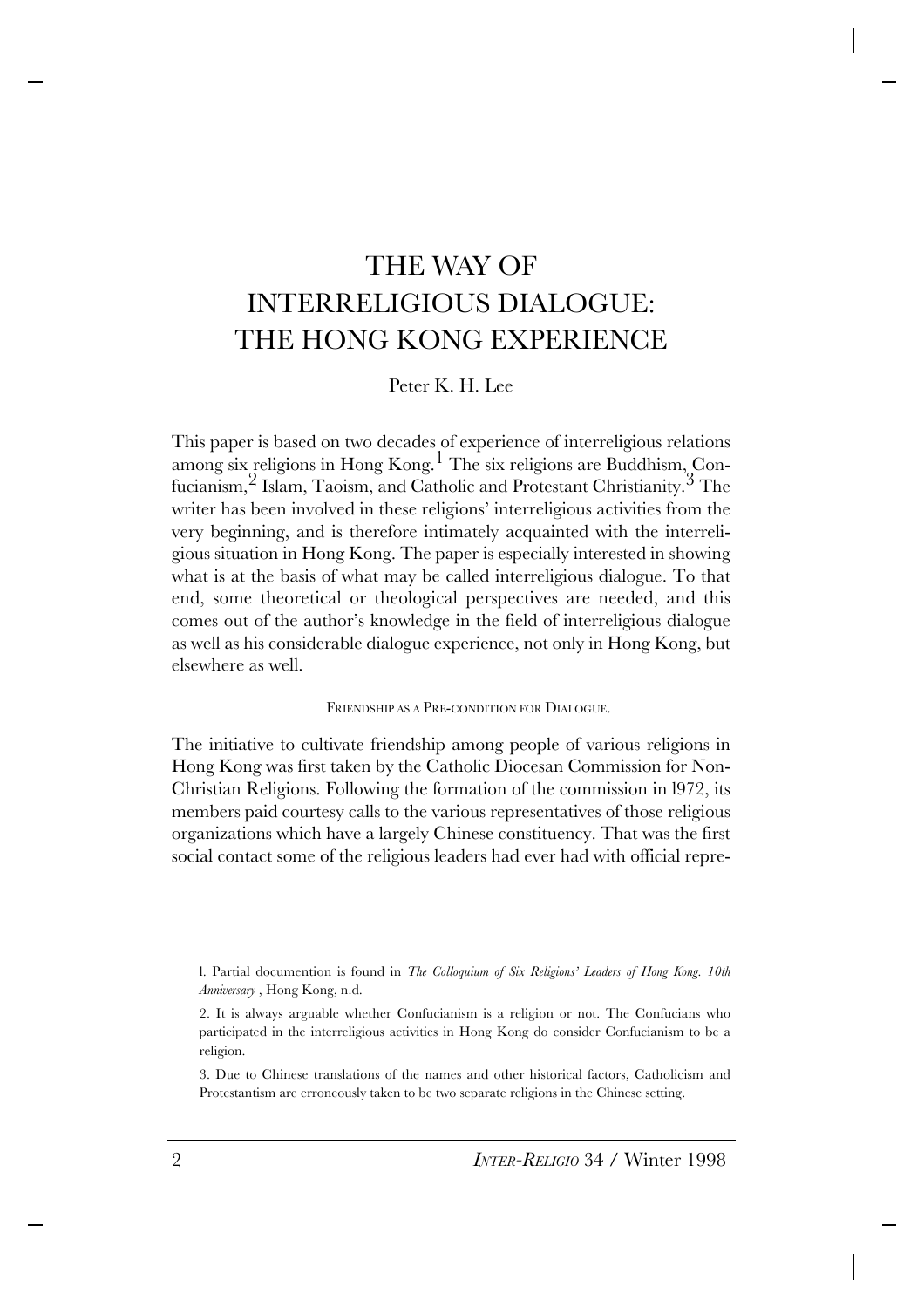sentatives of another religion—in this case Catholicism. Before long, enough groundwork of cordiality had been laid that the first Lunar Calendar New Year social gathering of six religions could be held in 1974. Toplevel representatives of these religions gathered together to exchange New Year greetings, with refreshments served in Chinese fashion to enhance sociability. This first New Year social gathering among religious representatives was the beginning of an annual event which still goes on to this day, with each religion taking turns to be the host. From these gatherings cordial friendships among individuals across religious lines have emerged.

At the 1977 New Year gathering individuals from different religions spoke up in favor of extending interreligious activities in two directions: forming a forum for the religious leaders to address community issues and providing opportunities for representatives from the religions to meet and introduce beliefs and doctrines to one another.

The first proposal led to the formation of the Religious Leaders' Colloquium which met for the first time on June 16, l978. It was decided from the beginning that the Colloquium would meet at least twice a year, addressing itself to community issues. Each religion sends three representatives to the Colloquium and the religions rotate in chairing. The Colloquium has been held faithfully up to the present, with an efficient Joint Secretariat to carry on the organizational work.

The second proposal was implemented by the convening of dialogue seminars on religious thought. These dialogue seminars have been held on average three times a year since l978. At each seminar representatives from the six religious traditions speak on a chosen topic to an audience composed of adherents of these and other religions.

As a result of these interreligous activities cordial friendship has developed among representatives of the several religions. Indeed the cordial relationship among religions in the Hong Kong community stands out in striking contrast to other parts of the world where the religious factor intensifies national or international conflict.

On the basis of their friendship people from different traditions can easily talk with one another on topics of a religious nature as well as on subjects of common interest, like community-wide issues. That is to say, friendship is a precondition for dialogue.

To put it differently, without at least a friendly contact, dialogue cannot even begin. It was noted earlier that all the six religions concerned have predominantly Chinese constituents; other religions like Hinduism, Sikhism and Judaism, whose followers are non-Chinese, are not included in the in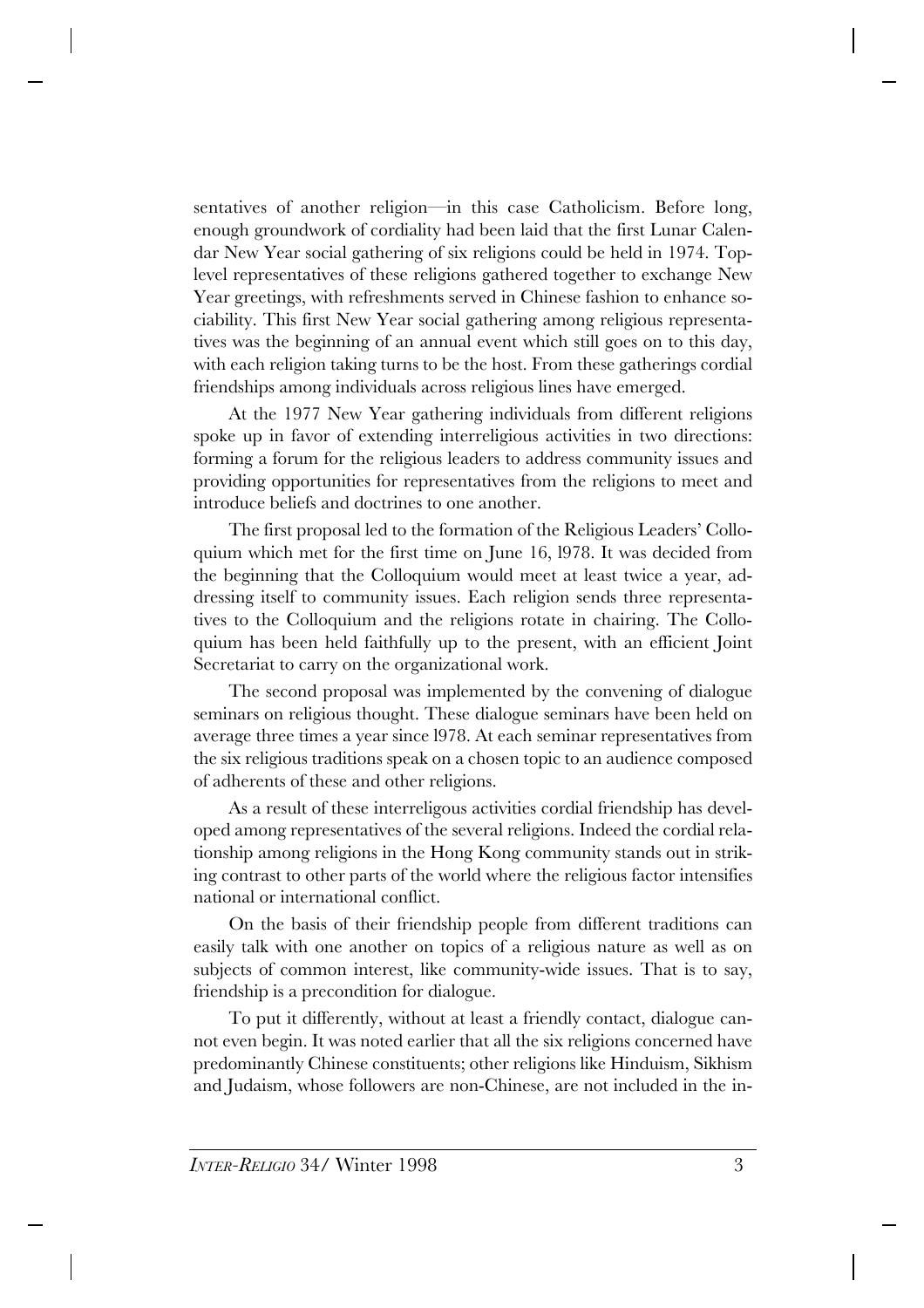terreligious fellowship. Since the former group of religious bodies and the latter group have had no contact with one another, let alone friendship, it cannot be expected that interfaith dialogue ever takes place. Another qualification should be noted, and that is that many of the Hong Kong Protestant groups have taken an antipathetic or apathetic attitude toward non-Christian religions. These Protestant Christians do not have the slightest interest in dialogue with non-Christians.

Admitting these qualifications, the experiences of the six religions' interrelationship over the years have amply demonstrated that friendship is a basic requirement for interreligious dialogue.

## 2. CONSENSUS: ULTIMATE GOAL OR PREMATURE FORECLOSURE OF DIALOGUE?

Participation in the interreligious activities referred to here leads to the establishment of relationships; moreover, in business and discussion, the participants characteristically conduct themselves in such a manner as to achieve a consensus. Rarely do the religious representatives at a meeting take a vote; they prefer to reach a consensus of mind. When they have the occasion to make a public statement, it is a consensus of opinions.

Now, this being the case, two questions arise: Is reaching a consensus the goal of interreligious dialogue? Does a consensus foreclose the dialogical process prematurely?

Let us take the [Lunar Calendar] New Year Message that has been issued each year since l979. The New Year Message is issued by the Religious Leader's Colloquium. The main thrust of the message for the year is chosen by the Leaders' Colloquium. A drafting committee consisting of at least one representative from each of the six religions then goes to work. The members of the drafting committee freely express their viewpoints. The moderator, usually one who is skilled in formulating a consensus statement, quickly seizes upon the convergent points and smoothes over the divergent views. The religious representatives, in a give-and-take manner, agree in the end on a draft statement. The draft is then sent to the religious leaders for approval. Unless major controversies are involved, the draft statement is usually quickly approved after some minor corrections. It is indeed a rare accomplishment that leaders of six major religions can all sign a message addressed to the whole community year after year. However, the message usually speaks in generalities and lacks any cutting edge. Naturally,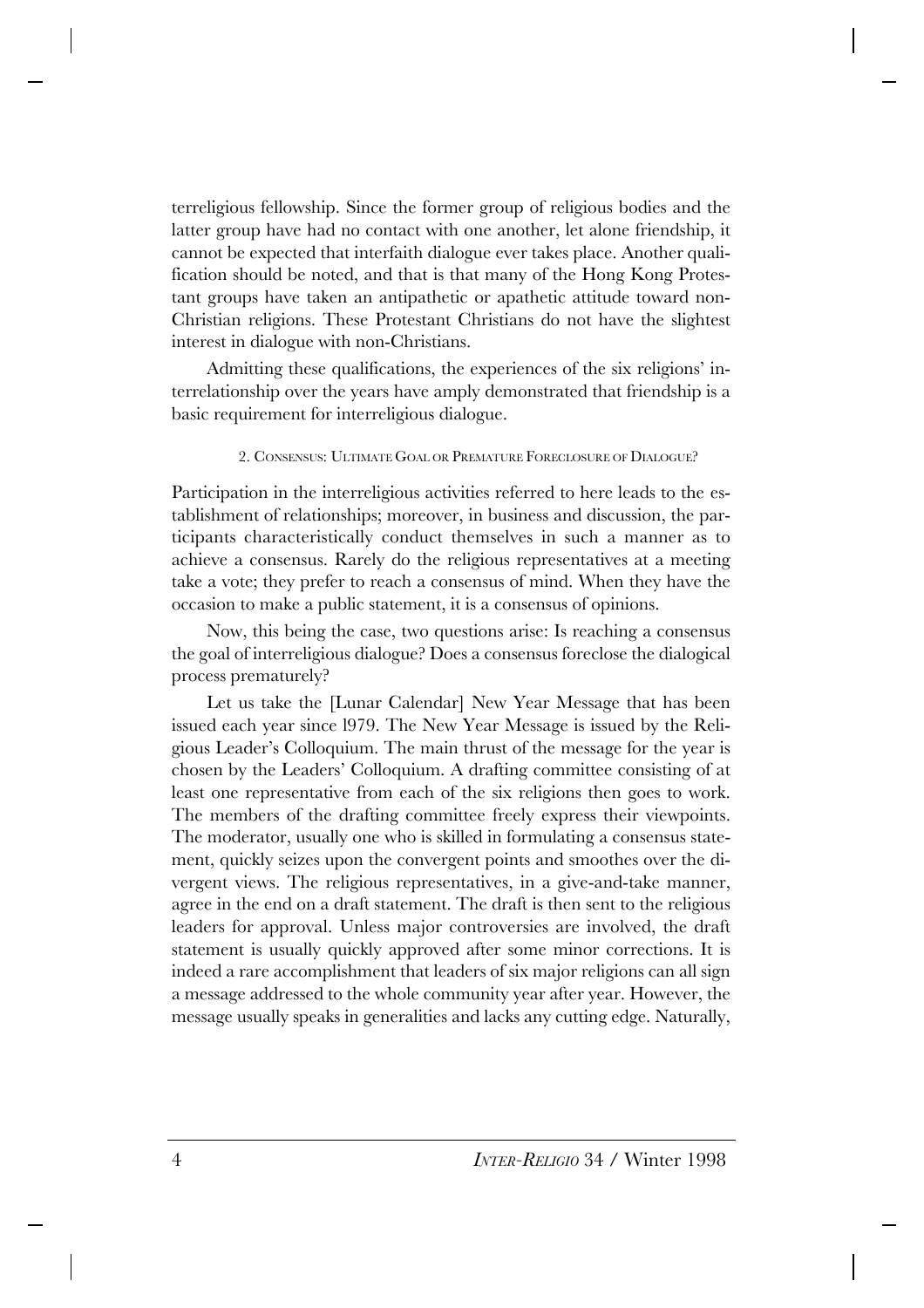doctrinal controversies would have no place in such a statement. Understandably, too, political controversies cannot be included in a joint message. Nevertheless, the New Year messages have seen fit to support, if not to promote, worthy causes, e.g. the grafting of the International Covenant on Civil and Political Rights and the International Covenant on Economic, Social and Cultural Rights into the future legal structure of Hong Kong (1985 message), and the plea for a halt on "reckless, speculative profiteering" in the economy (1988 message).

Consensual agreement is possibly an acceptable aim at a certain stage of the dialogical process. The New Year Message, if it is to be issued jointly by all the religious authorities concerned, is by necessity a consensus statement. Assuming that the message serves a valuable purpose, the consensus reached by representatives of different religions is a worthy goal.

But consensus cannot be the ultimate goal of interreligious dialogue. All great world religions have a measure of transcendence in their central beliefs, transcending human speech and reason; in their transcendent reaches these religions may have areas of common agreement, yet they have dissimilarities and diversities which cannot be readily absorbed into mere verbal or rationalized consensus. An easy agreement on religious matters hastily reached by representatives of different religions comes under suspicion as being a premature foreclosure of the dialogical process.

Even concerning matters on the social plane, it can happen that a prematurely made consensus cuts short the dialogical process too early. That sometimes happens. As an illustration, in preparing for the New Year Message of 1988, concerns were expressed by the drafters over the question of the restructuring of the Legislative Council. The representatives did not have a unanimous view on the percentage of directly elected councilors, nor could the religious leaders be expected to hold one single point of view. Indeed the public was hotly debating that very question. The Message then slid out of a complicated issue by wishing that "opposition shall change into cooperation and hostility into goodwill, that reason shall prevail over impulsiveness and harmony over contentiousness."

Reflected here is a typical Chinese predisposition toward "harmony." Such a disposition does not like to see conflicts and contentions. If these exist, it wishes that they would go away somehow. People having such a disposition are disinclined to be argumentative. They can resort to reasoning and some of them are good at rhetoric; differences and oppositions then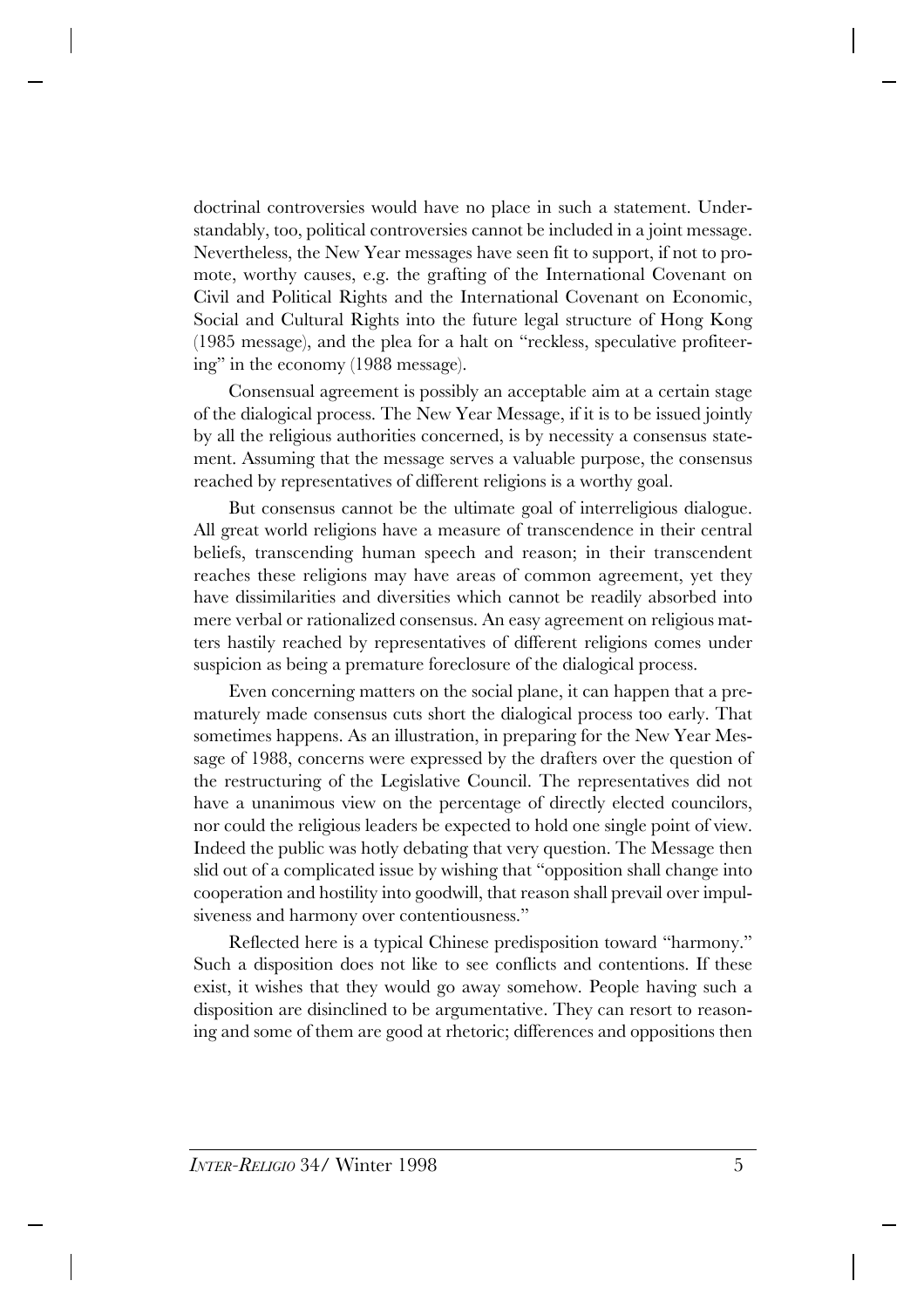thin out into generalities or vaporize into rhetoric. The more articulate among the religious people in the given setting can carry on an intelligent conversation on a topic of general interest, but they usually stop short of a religiously and intellectually substantive dialogical experience.

The ethos of the Religious Leaders' Colloquium exhibits what the American sociologist of religion, Will Herberg, calls "civic religion." Writing on the religious scene (Catholic, Protestant and Jewish) in mid-20th century America, he identified a common culture-religion which was part and parcel of the so-called "American way of life." "Civic religion" is characterized by him as "the sanctification of the society and culture of which it is the reflection."4 The six religions of Hong Kong whose activities we have been following, both by themselves and in interrelationship, have features of "civic religion." These religions may think that they provide the standard of morality in society, yet to a large extent, they simply sanction the dominant social and cultural values and they are quite helpless in dealing with deviations from the norm, offering only moralizing laments. For all practical intents and purposes they have lost or subdued what is transcendent in their religions. Under these circumstances, concerns on the horizontal social plane are visible enough but dialogue over what is vertically transcendent is minimal.

Parenthetically, the forging of a consensus both within each religious body and among the religions themselves is an explicit tactic of the religious policy of mainland China. While officially the ideology of PRC is unfriendly toward religion, her United Front policy is to unite the religious elements as much as possible for the national good. At various periods in the past, the Communist regime in China has followed alternately a hard line and a softsell approach to the religions; but always with the intention of aligning them with the government. The government likes to work with leaders and through organizational channels that can give a consensual unity. The motto is "seeking the common ground and preserving differences." The "common ground" really depends on the official point of view and the acceptance of differences is often forced. The Bureau of Religious Affairs in Beijing and the New China News Agency in Hong Kong have not attempted to exert control over the religions in Hong Kong but have, rather, used soft-sell tactics to try to "win over" the religious leaders and they like to work through individuals who are compliant with the Chinese official

<sup>4.</sup> Will Herberg, *Protestant, Catholic, Jew* (New York: Anchor Books, 1960), p.263.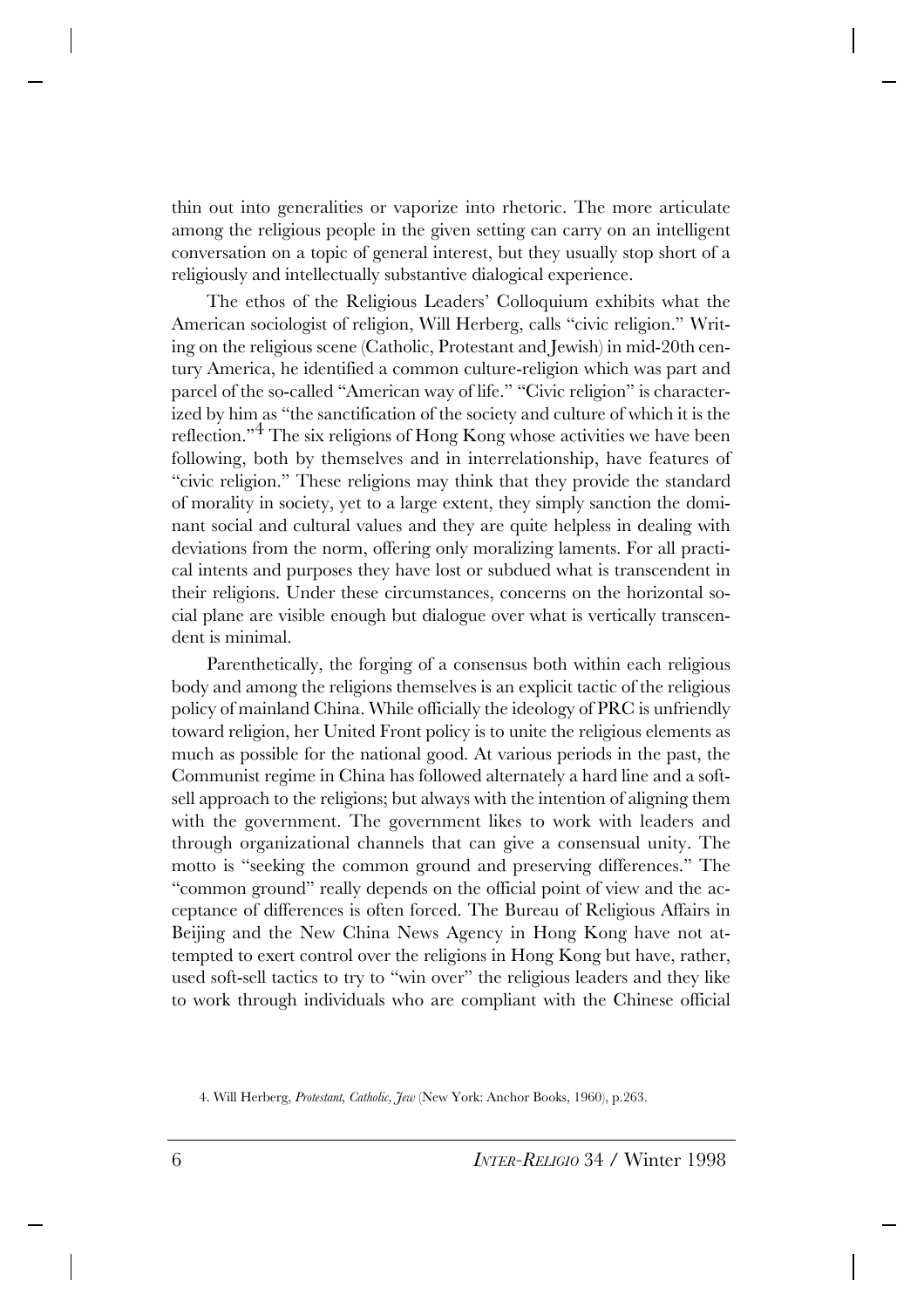point of view. To some extent certain heads of institutionalized religions allow themselves to be compliant, and certain institutionalized channels are made accessible to the "United Front." Yet, when the pressures for submission are great, it is not so sure that a consensual unity would be as readymade as the Chinese officials would like. Among the Protestant groups there is no one single head, nor is there one all-embracing structure. The Catholic Church may have a more tightly organized hierarchy, yet it allows for more divergent points of view than may appear on the surface. So looking to l997 and beyond, it would be better wisdom on the part of the religious bodies of Hong Kong to make room for a diversity of expressions rather than to readily submit themselves to a civil authority by way of a false consensus. If there is common ground, it should not be an official position, but a wide perspective of the common good—that would provide a more valid basis for dialogue.

3. The Pooling of Religious Resources for the Community.

The Joint Secretariat for the Religious Leaders' Colloquium assumes a low profile, preferring to work behind the scenes; yet it is highly effective in forging interreligious cooperation. The Joint Secretariat, whose workers receive no honorarium, prepares all the work for the Religious Leaders' Colloquium and carries out its decisions. Besides getting the New Year Message to the public and preparing public pronouncements, the Secretariat organizes interreligious programs with community interest in mind. Worthy of note are letters to the United Nations on disarmament and peace; to the Hong Kong government on moral education; an exhibition on work with the elderly; a World Peace Prayer Day; tree-planting in a public park as a gesture of environmental protection; and a fund-raising walkathon for the homeless.

In addition, two religious leaders were appointed to the Drafting Committee of the Basic Law (the Constitution for Hong Kong as a Special Administrative Region of China). All the six religions were asked to submit their opinions on religious freedom.

As an instance of the religions' effort to pool resources for the good of the community, let us examine the series of actions taken to promote moral education in the school system.<sup>5</sup>

For a time, the religious leaders took moral education for the community quite seriously. On July 21, l980 leaders of the six religions sent a letter

<sup>5.</sup> All the actions are documented in *The Colloquium*, op. cit.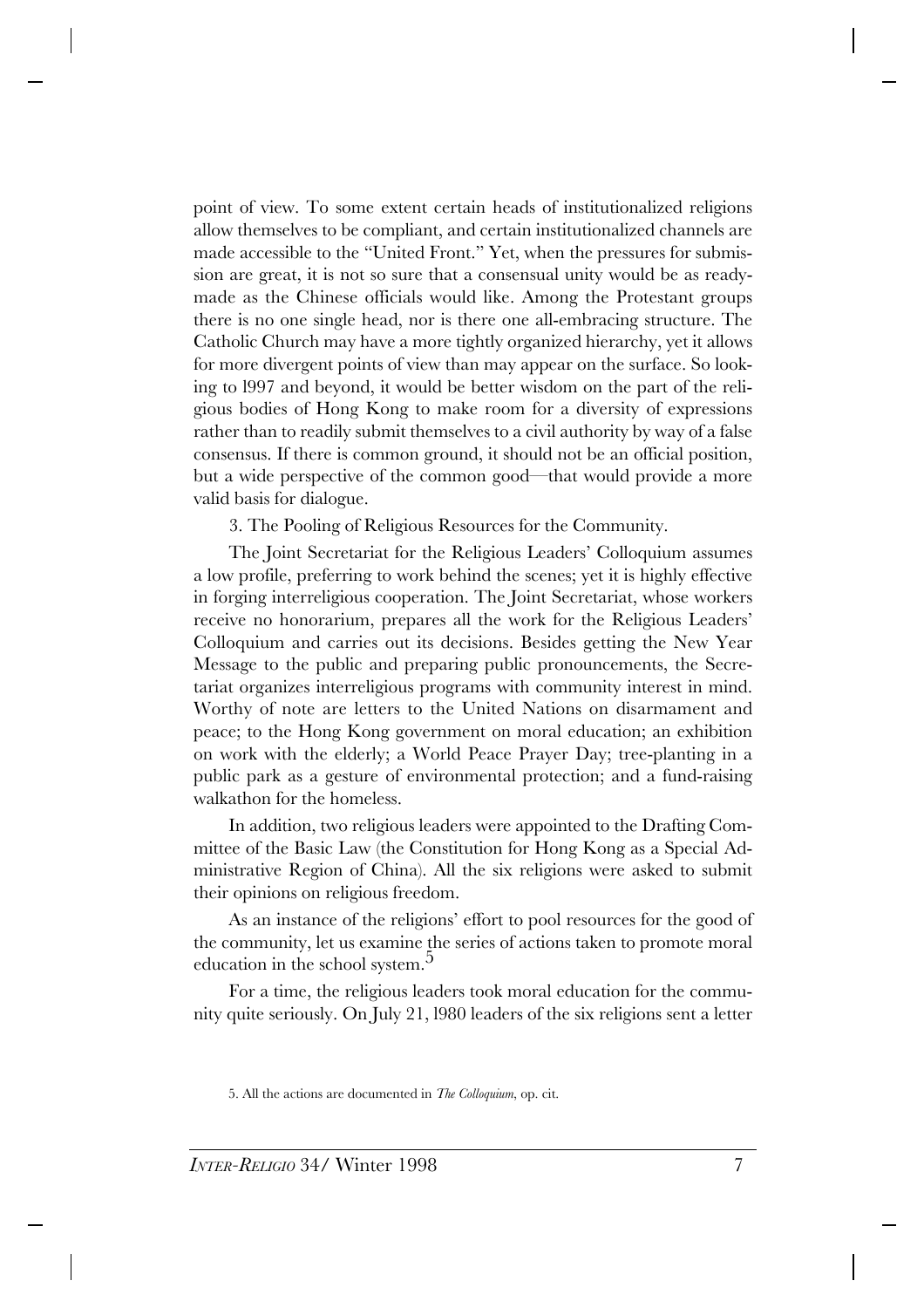to Governor Murray MacLehose underlining the importance of moral education for HK society and proposing the establishment of a committee for the development of moral education in the school curriculum. The Secretary for Education, Mr. K. W. J. Topley, raised certain queries about the inclusion of moral education in the curriculum and appeared to be content with letting the religion-sponsored schools inculcate moral values in their own ways. The religious leaders further wrote to urge positive action on the implementation of moral education in all the primary and secondary schools. The Education Department then convened a seminar on moral education attended by the heads of secondary and primary schools. The Religious Leaders Colloquium not only sent representatives to the seminar but presented a prepared statement, outlining concrete steps to be taken for the strengthening of moral education, including the working out of a syllabus, training of teachers in the subject, and setting up a central steering body composed of senior officials from various branches of the government and members of the public specializing in the field of moral education.

The religious people in their attempts to promote moral education showed considerable moral earnestness; moreover, they gave careful thought to the implementation of their proposal. The Education Department called a large meeting with school principals but without any concrete plans to further moral education emerging. In the end the religionists fell back on their own resources to work on a syllabus for use in schools sponsored by religious bodies. The preparation of the syllabus was left in the hands of those who were not especially trained in moral education. In fact the syllabus was never completed, and what fragmentary results there were consisted mainly of moralistic teachings which failed to speak to the contemporary world. The one exception was Fr. Luke Tsui who, after specializing in moral education, wrote a full syllabus and complete set of textbooks on moral education which are widely used in Catholic schools.

The project shows that moral earnestness and hard work on the part of a handful of people are not enough; expertise in the matter at hand is essential; and there is a question of tactics to be used when working through bureaucracies. The rich resources which exist in each religions' treasury remain untapped. Those who were involved did have ample occasion to be in dialogue, yet the dialogue failed to produce the desired results.

This is the point at which to raise the question whether the religions in question really show dynamic moral power to shape lives in the commu-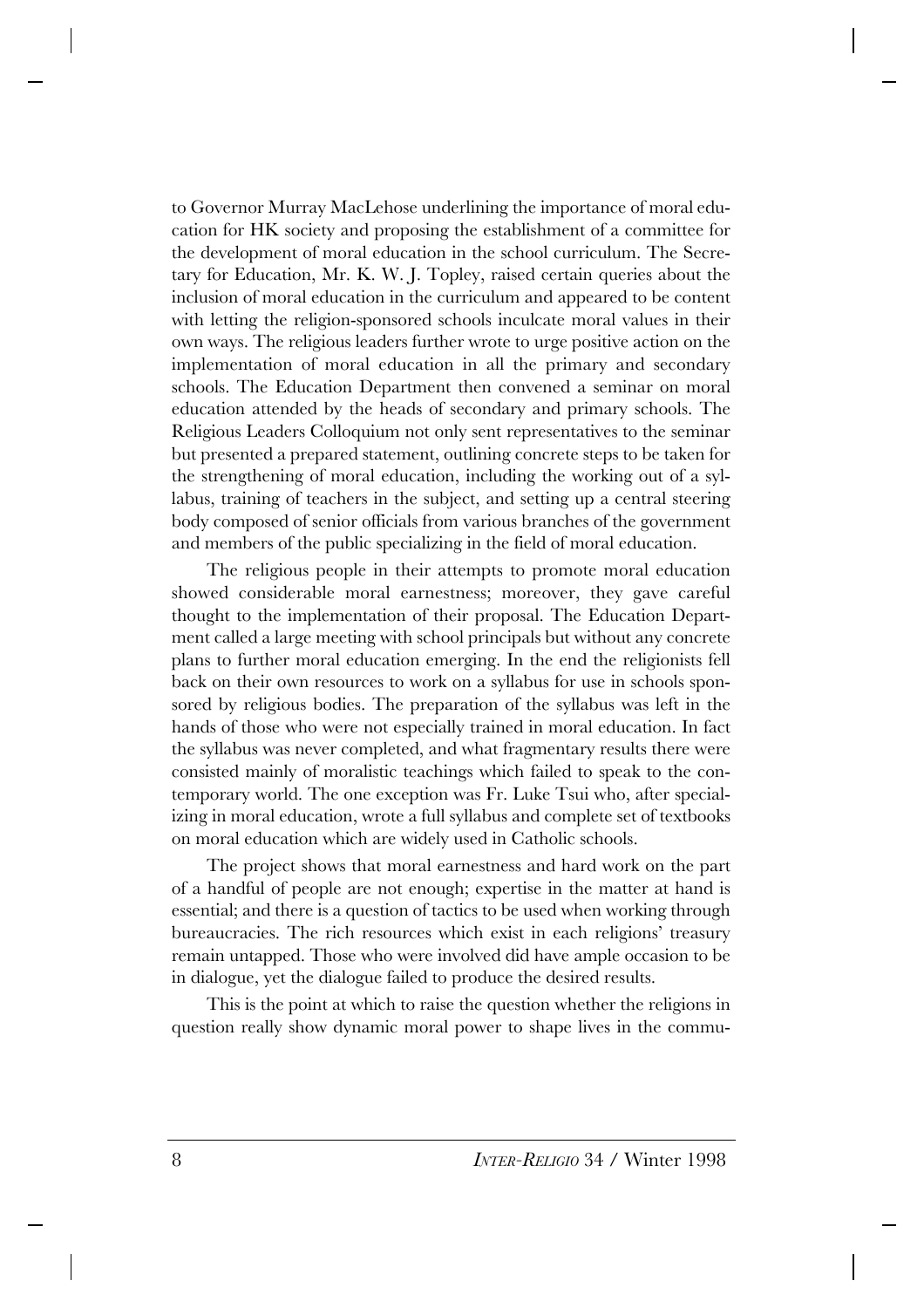nity. Earlier it was alluded that the established religions in Hong Kong are characteristically "civic religion" in the sense that they are already tamed by the forces of society. Can they also be "civil religion," to refer to another American sociologist of religion, Robert Bellah, in the sense that the religions can play a more positive role in exercising social responsibility? Bellah, too, recognized the domesticated tendencies of the religions in America which Will Herberg characterized as "civic religion"; but the former was more willing than the latter to give the religions in America the credit of channeling moral responsibility for the good of society.<sup>6</sup> Returning to the Hong Kong scene, we can ask whether the established religions are capable of becoming a moral force in the community?The effort to promote moral education shows that the institutionalized religions betray a large measure of moralism, but that no dynamic moral power for renewal is forthcoming in the face of moral decay in society. To put it in another way, the religions hardly face up to "the powers and principalities" of the age, and they fail to tap what moral and spiritual resources there may be in their heritages to meet the demands of moral uplifting.

The several religions in Hong Kong are spoken of as though they are one entity. As in the case of Will Herberg's civic religions in America, so the six established religions of Hong Kong are hardly distinguishable from one another insofar as they are more or less identified with the prevailing cultural values and forces.

Experiences in interreligious dialogue at a deeper level suggest that it is in dynamic interaction that the spiritual and moral resources from the various religious traditions can be brought out more effectively. Listening to a Muslim speaking on the *Ramadan* at one of the earliest dialogue seminars (on the theme of "Prayer" on that occasion), a Catholic youth was impressed by the earnestness with which a devout Muslim might take on the month-long fasting and thereby he rediscovered the power of moral purification in the practice of fasting in his own religious heritage. At another dialogue seminar, a Muslim listening to a Protestant speaker referring to the "prophetic" stand against social evil gained a new understanding of what it means to be a prophet. A Taoist speaker's reference to the *T'ai- p'ing Ching* caught the attention of the present writer, who then went on to do research on that ancient Taoist religious classic and wrote a piece entitled "The Liberative Elements in Religious Taoism" for an international inter-

<sup>6. &</sup>quot;Civil Religion in America," in Robert N. Bellah, *Beyond Belief: Essays on Religion in a Posttraditional World* (New York: Harper & Row, 1970).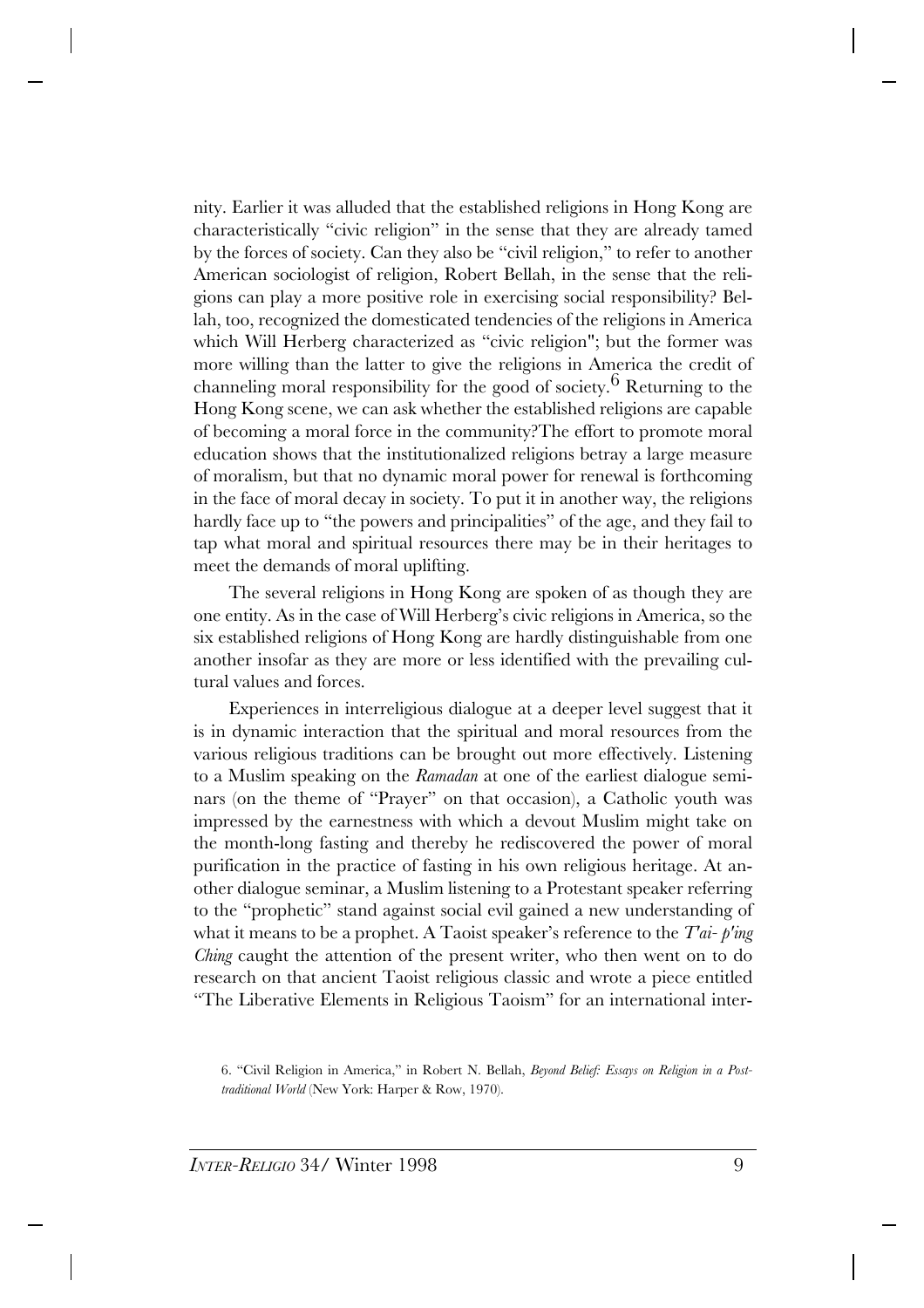faith colloquium on "Liberation in Asian Religions."7 It was at the first International Confucian-Christian Dialogue Conference held in Hong Kong, 1988, that the ethical teachings of Confucianism impressed Christian theologians as being both permanent and worthy contributions to world civilization.<sup>8</sup>

## 4. LEVELS OF INTERRELIGIOUS DIALOGUE

Interreligious dialogue in the Hong Kong situation takes place at various levels. We may follow the development of the Dialogue Seminar on Religious Thought, which had its first meeting in November l977, to illustrate these various levels of dialogue. On the average three seminars a year have been held since the first meeting. At a given seminar at least three religious representatives speak on a chosen topic; sometimes six persons speak. At the earlier seminars the speakers did no more than pass out information about their respective religious traditions; there was nor much dialogue. As time went on, the religious representatives gradually learned to exchange ideas and to respond to one another. Only when the interflow of information or exchange of ideas is a two-way communication can it truly be said that a dialogical process has begun.

We begin, then, at that level of dialogue where there is a minimal mutual relationship sustained by religious ideas, perhaps with accompanying religious sentiments. It should be added that in a true dialogue the participants are on an equal footing and their religious identities are unmistakable. Both the Dialogue Seminar and the Religious Leaders' Colloquium meet these conditions adequately. At the earlier seminars communication tended to be superficial and restricted; later on it penetrated more beneath the surface and made room for freer expression. It can be recalled that some memorable dialogical moments occurred at the seminars: "Joy and Sorrow;" "Destiny"; "Realizing the Authentic Self in a Busy World"; "Spiritual Pollution," However, dialogue at the seminars was usually not sustained enough and lacked focus. Hence, interreligious dialogue seldom reached a deep level where religious consciousness might be touched.

<sup>7.</sup> Published in *Ching Feng*, Vol.35/No.2, 1992.

<sup>8.</sup> Reference Peter K. H. Lee, ed., *Confucian-Christian Encounters in Historical and Contemporary Perspective* (Lewiston: Edwin Mellen Press, 1991).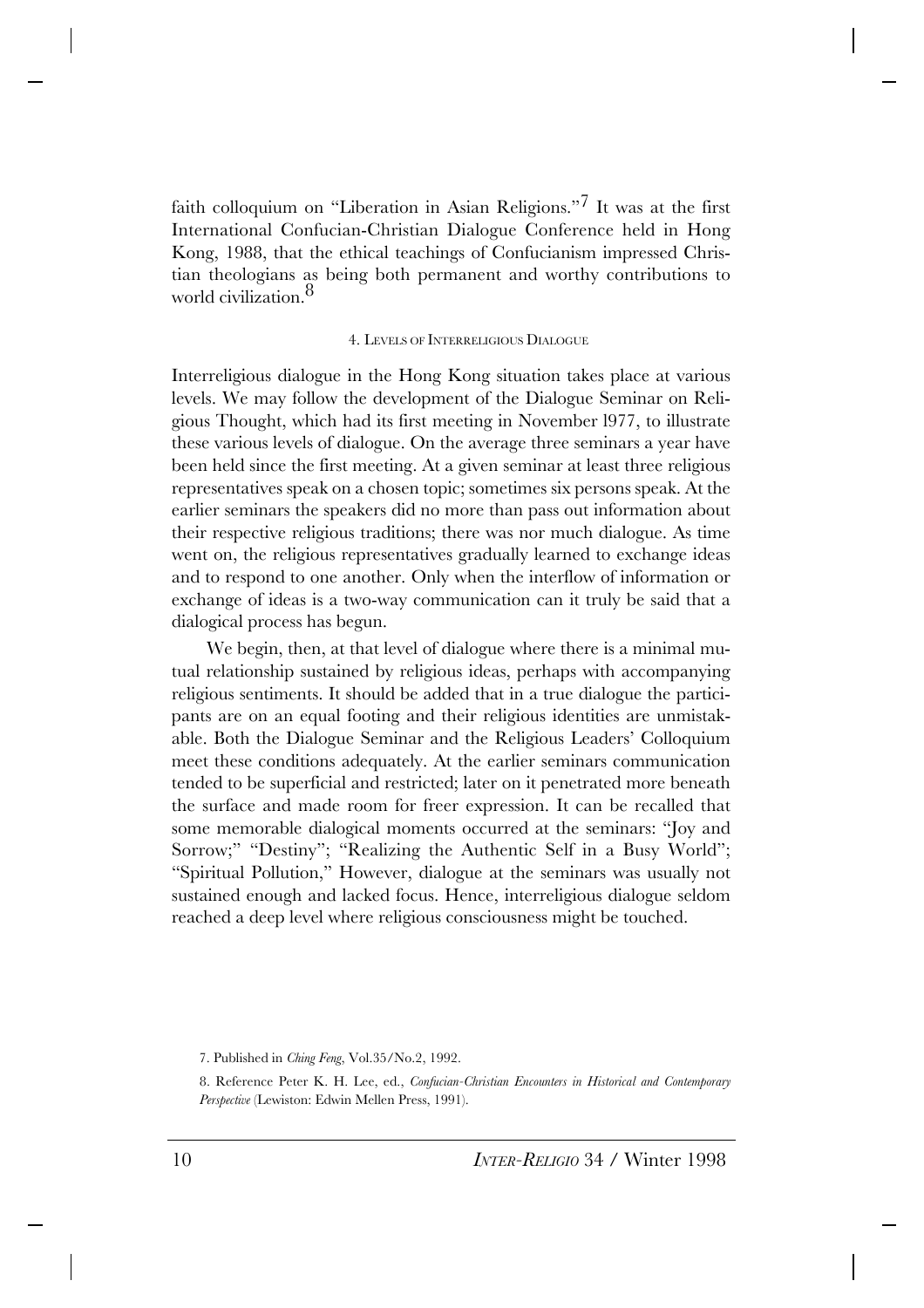We move on to a level of dialogue which is an existential encounter. The participants are engaged in dialogue with "ultimate concerns," to invoke an expression made famous by the theologian Paul Tillich (in fact that is his characterization of authentic religion). The regular dialogue seminars rarely reach this level. But at a series of four dialogue sessions attended by a committed group of religionists on the subject "Life and Death," the depths of existential encounter were plumbed. It was, after all, literally a life and death matter, and the participants spoke not only from their understanding of their respective faiths' teachings but from their personal experience as well. The participants probed themselves and each other at considerable depth. In the end, each benefitted greatly, both intellectually and spiritually, from the others' presentations and testimonies. All had rich contributions to make. There was no danger of losing one's faith; on the contrary, one deepened, enriched and enlarged it. That is a fine illustration of what John B. Cobb, Jr. calls dialogue or encounter "toward mutual encounter."9 Based on his extensive experience in Christian-Buddhist dialogue, Cobb concludes in his book *Beyond Dialogue* that as a result of the dialogical encounter the Christian transforms the Buddhist counterpart's understanding of both Christianity and Buddhism, even as the Buddhist transforms the Christian's understanding of the Buddhist religion and the Christian faith. The Christian remains a Christian, and the Buddhist remains a Buddhist, but in a deepened and enlarged way, and with continuous mutual communication to enrich both.

We further take up that level of dialogue at which religious persons from different traditions address themselves to the public good in a holistic way. We actually already touched upon this level in the last section when we were discussing how the religious bodies in Hong Kong sought to pool their resources for the community. It was noted that they did things for the good of the Hong Kong community in a piece-meal fashion, with some results to show for it, but sometimes without great success. The difficulty in the situation at hand is that the identity of Hong Kong is in question and the future of China, of which it will become a part, is unclear. How, then, can we expect the religious bodies, or indeed anybody else, to have a vision of the public good for Hong Kong, China or the world for that matter?

<sup>9.</sup> John B. Cobb, Jr. *Beyond Dialogue: Towards a Mutual Transformation of Christianity and Buddhism* (Philadelphina: Fortress Press, 1982), p.143.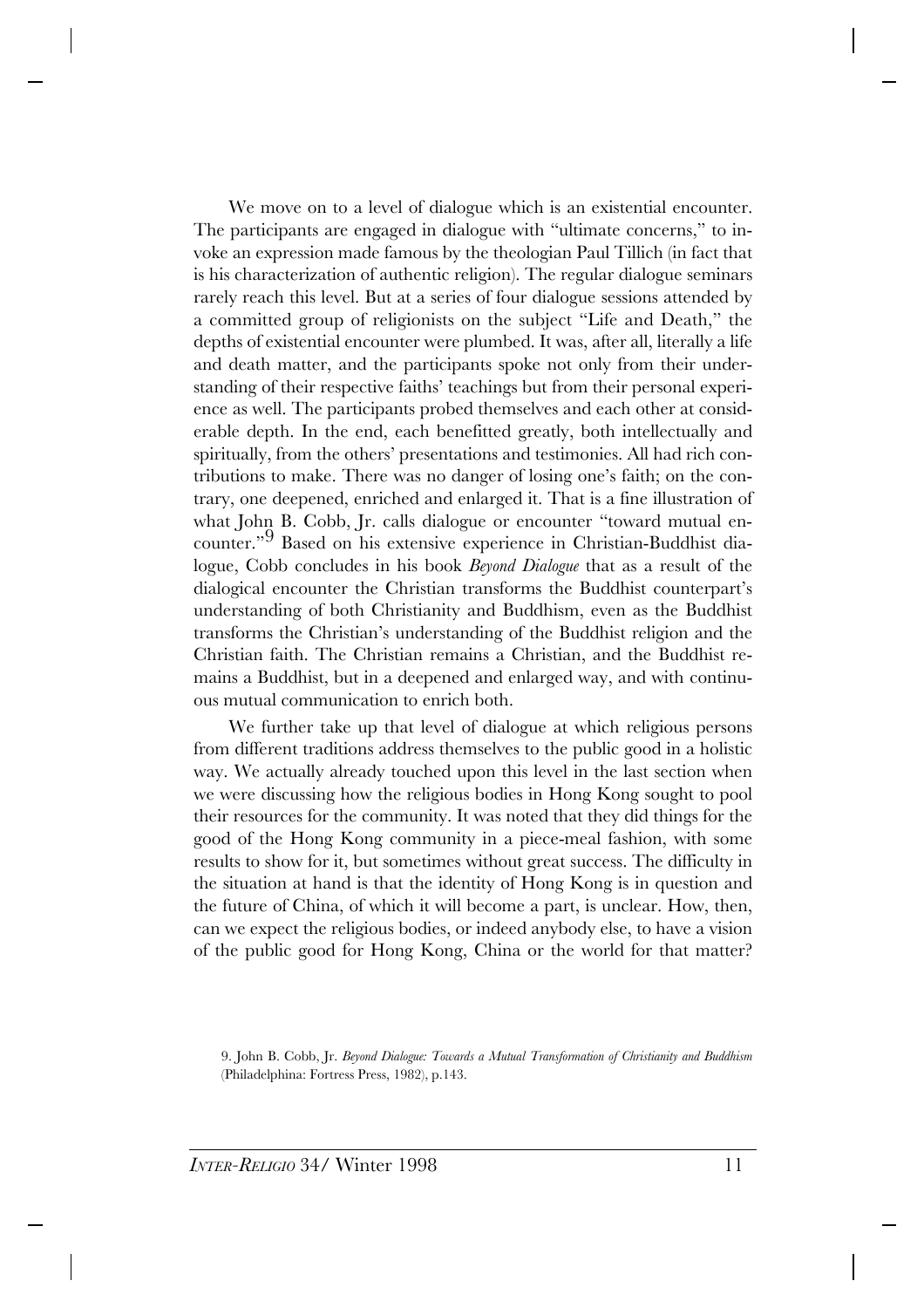Without such a holistic vision interreligious dialogue remains on the periphery of the social order. It is for that reason that Felix Wilfred, an Indian theologian, characterizes much of what goes by the name religious dialogue as "gasping for breath." In his article entitled "Dialogue Gasping for Breath? Towards New Frontiers in Interreligious Dialogue,"10 he goes on to suggest that interreligious dialogue be placed at the center of the sociopolitical context; that it be placed in the interrelationship between anthropocentrism and cosmic vision; and that it be placed within the wider horizon relating soteriology to creation. All this is heavy theological language. Yet some such theological or theoretical reorientation is called for in order to bring interreligious dialogue "towards new frontiers."

If the language here is too abstract, let us try something else. This time we borrow from the discussion of Robert Bellah and his associates on religion and society with reference to individualism (in private life) and commitment (to public life) in America. In their recent book, *Habits of the* Heart, <sup>11</sup> one chapter is devoted to "The National Society" (Chapter 10). There is no single blueprint for the good society for all times; rather, six visions of the public good can be identified at various periods of recent American history: the establishment vs. populism; neo-capitalism vs. welfare liberalism; the administered society vs. economic democracy. Elsewhere in the book, the authors argued that while none of these visions has a primarily religious orientation, religious-minded intellectuals at one time or another address themselves to the issues contained in these social visions, and in so doing, religion (Protestantism, Catholicism and Judaism, and, of late, other religions too) is put back at the center of things. Coming back to the Hong Kong scene, it is true that few religious-minded intellectuals show a large social vision, yet if they go back to the sources of their religious heritages, they will rediscover great social themes (*ta-t'ung* in Confucianism, *t'ai-p'ing* in Taoism, the great prophets' vision in the Old Testament and Jesus' teachings on the kingdom of heaven, and Islam's teachings on brotherhood, etc.). Is it asking too much of the religious leaders and intellectuals

<sup>10.</sup> Felix Wilfred, "Dialogue Gasping for Breath? Towards New Frontiers in Interreligious Dialogue," in *Ching Feng*, Vol. 30/No.4, 1987.

ll. Robert N. Bellah, Richard Madsen, William M. Sullivan, Ann Swidler, and Steven M. Tipton, *Habits of the Heart: Individualism and Commitment in American Life* (Berkeley: University of California Press, 1985).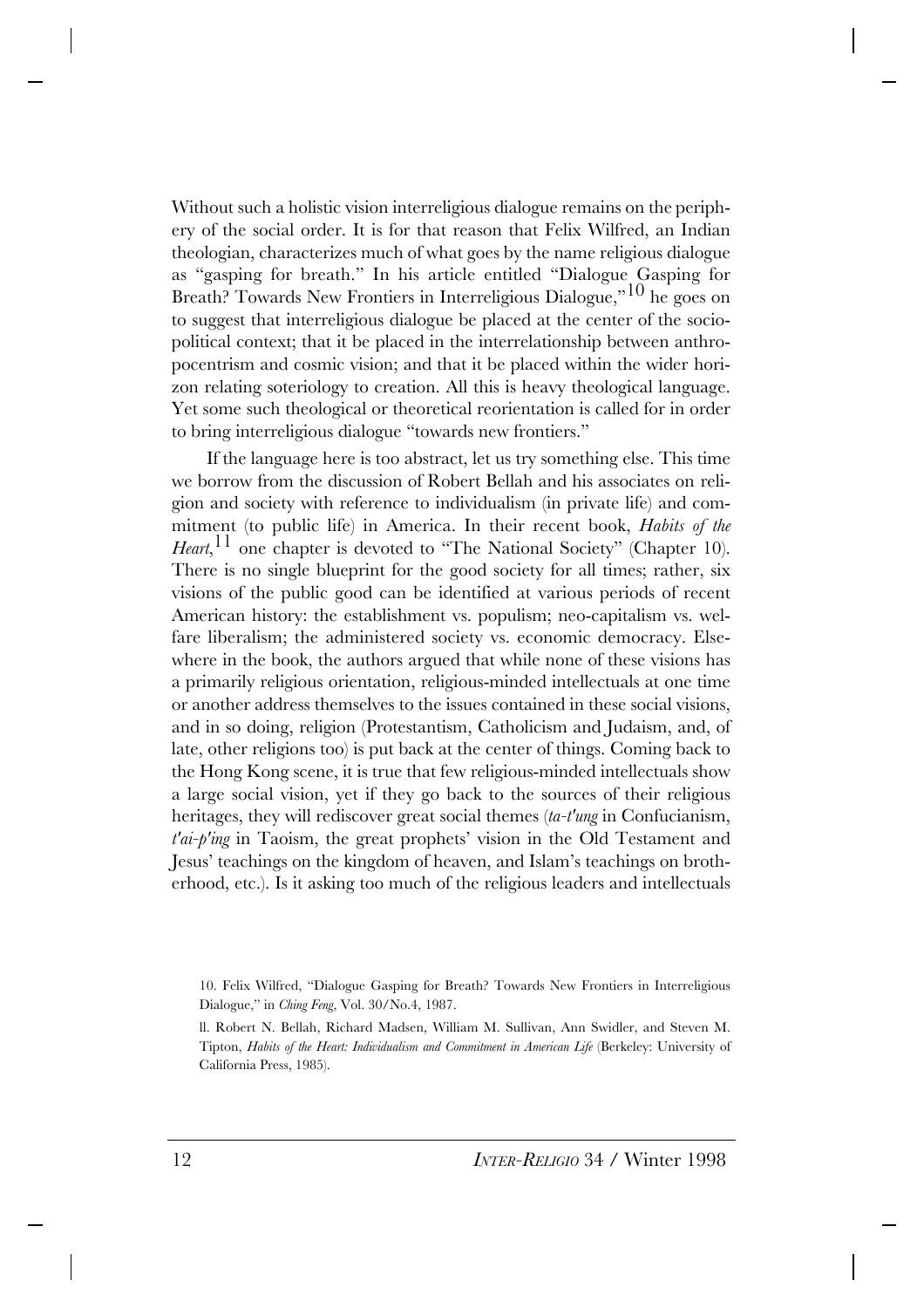of Hong Kong to draw out some implications from these themes so as to speak to such debates as the establishment vs. populism, neo-capitalism vs. welfare liberalism, and the administered society and economic democracy?It seems that these are not only American debates but issues that are relevant to Hong Kong and China and other parts of Asia. If the religious spokesmen can address themselves, in dialogue among themselves and with the world, to these larger, pressing social issues, then interreligious dialogue opens itself to new horizons.

## 5. THE QUESTION OF RELIGIOUS PLURALISM

Whenever religions are in dialogue the question of religious pluralism arises. How can the conflicting universal claims of a plurality of religions be reconciled?

Traditionally, Chinese people have not been bothered by the question of religious pluralism. The existence of a plurality of religions (or ways of life, or worldviews) has been, generally speaking, accepted as a matter of course. There were times when blurry syncretism of one kind or another was produced, e.g. various expressions of *san-chiao-ho-i* (three-religions-inone). At other periods a creative synthesis was achieved, as in Zen Buddhism, which incorporates Taoist elements into Mahayana Buddhism, or Neo-Confucianism, which is a new expression of Confucianism assimilating the challenge of Buddhism and Taoism. There have also been literary figures and scholars who are known to have satisfyingly integrated Confucianism, Buddhism and Taoism in their personal lives (sometimes at different stages of their career), e.g. Su Tung-p'o and Ch'en pai-sa.

Christian theology in general has not accepted a syncretistic Christianity, though there have been Christian intellectuals who envision a universal religion, e.g. Arnold J. Toynbee synthesizing the "best" in the world's religions.

In Christian theological quarters the question of religious pluralism has been taken seriously, especially in the last several generations when Christianity is found to be one among a number of religions having a world following. Indeed, now that the existence of a plurality of religions is a recognized fact,— all with a long history and followers spread all over the world,—is a recognized fact, no thinking Christian can ignore the question of religious pluralism. In the last two or three decades a large spate of works on the topic have been produced, mostly in the West but some in India. A wide spectrum of positions have been put forward.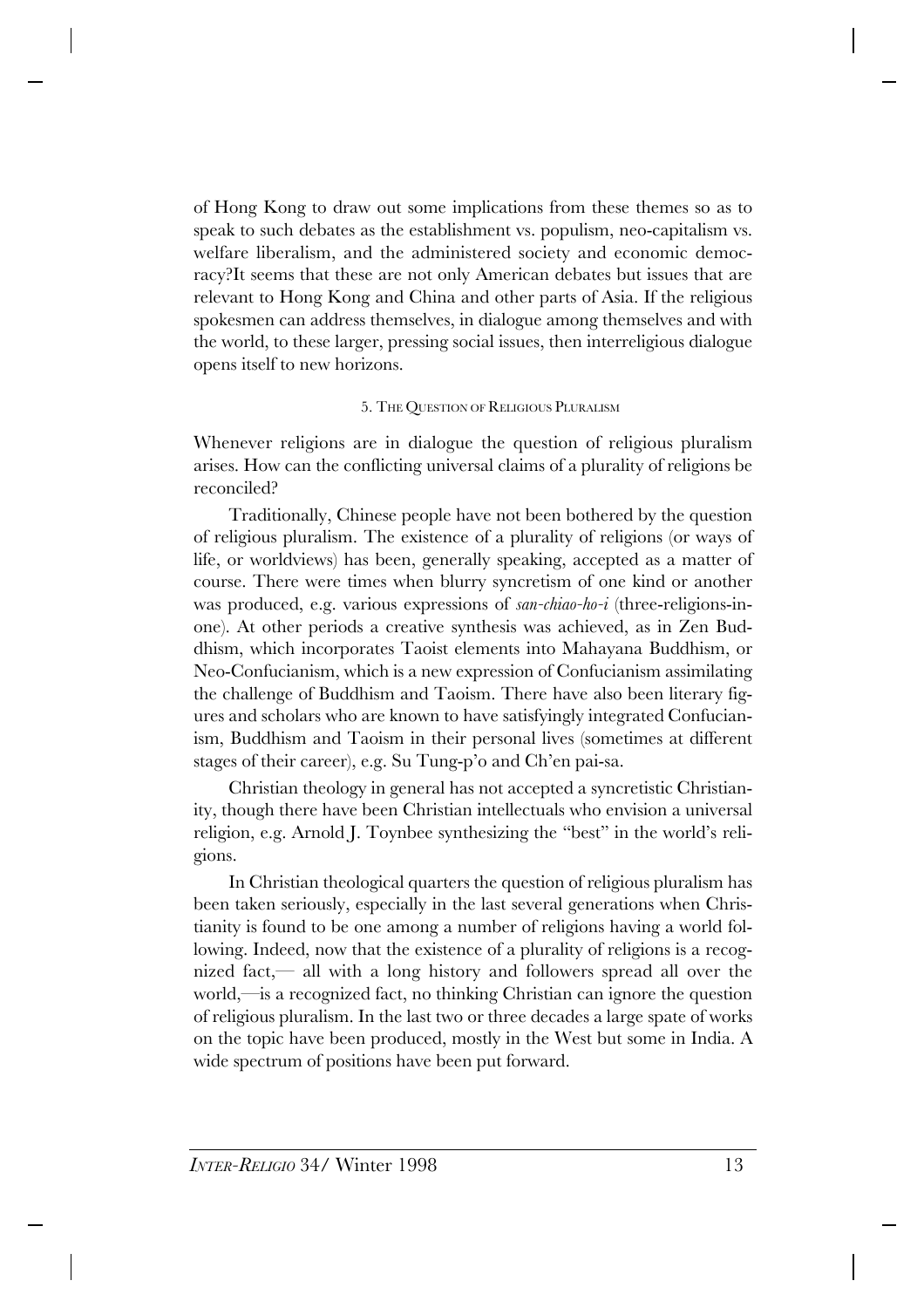Along with theological reflections on the relationship of the Christian faith to other faiths, interfaith dialogue on the local, regional and international scale has become increasingly common.

Coming back to the Hong Kong scene, interreligious activities have become more widely accepted than ever before (though in some Protestant circles this is still unacceptable). However, no theoretical or theological discussion has been pursued on the question of religious pluralism. True to the Chinese mentality, the Chinese religionists and religious bodies have not bothered with this question. A group of Catholics are active in promoting interreligious relations, but very few have engaged in theological reflection on the matter of religious pluralism. The Protestants are the least enthusiastic about interreligious activities and dialogue, and hardly anyone (with the possible exception of this writer) has given thought to the subject.

As we have seen, interreligious dialogue with some intellectual substance has been carried on, though the level is never as high as the writer would wish (he has participated in interfaith dialogue in depth in other settings and therefore he can make a comparison). His own inclination is that, instead of forming any over-all theoretical framework to explain the interrelationship of the plurality of religions, he would immerse himself in interreligious dialogue, out of which new horizons of thinking will then open up. His stance can be best summed up by the following quotation from John B. Cobb, Jr.'s *Beyond Dialogue: Toward a Mutual Transformation of Christianity and Buddhism.* Speaking as a Christian theologian with a genuine sense of mission, he said:

Our mission is to display the universal meaning of Christ freed from our past compulsion to contradict the truths known in other traditions. As long as we present Christ as the opponent of something that others know to be true, they will not be open to hearing what Christ has to say to them. But once we allow Christ to speak apart from the impediments we have placed in the way, Christ will carry out the authentic Christian mission. Christ as Truth will transform the truths of all other traditions even as they transform ours.12

12. Cobb, op. cit.,p.143.